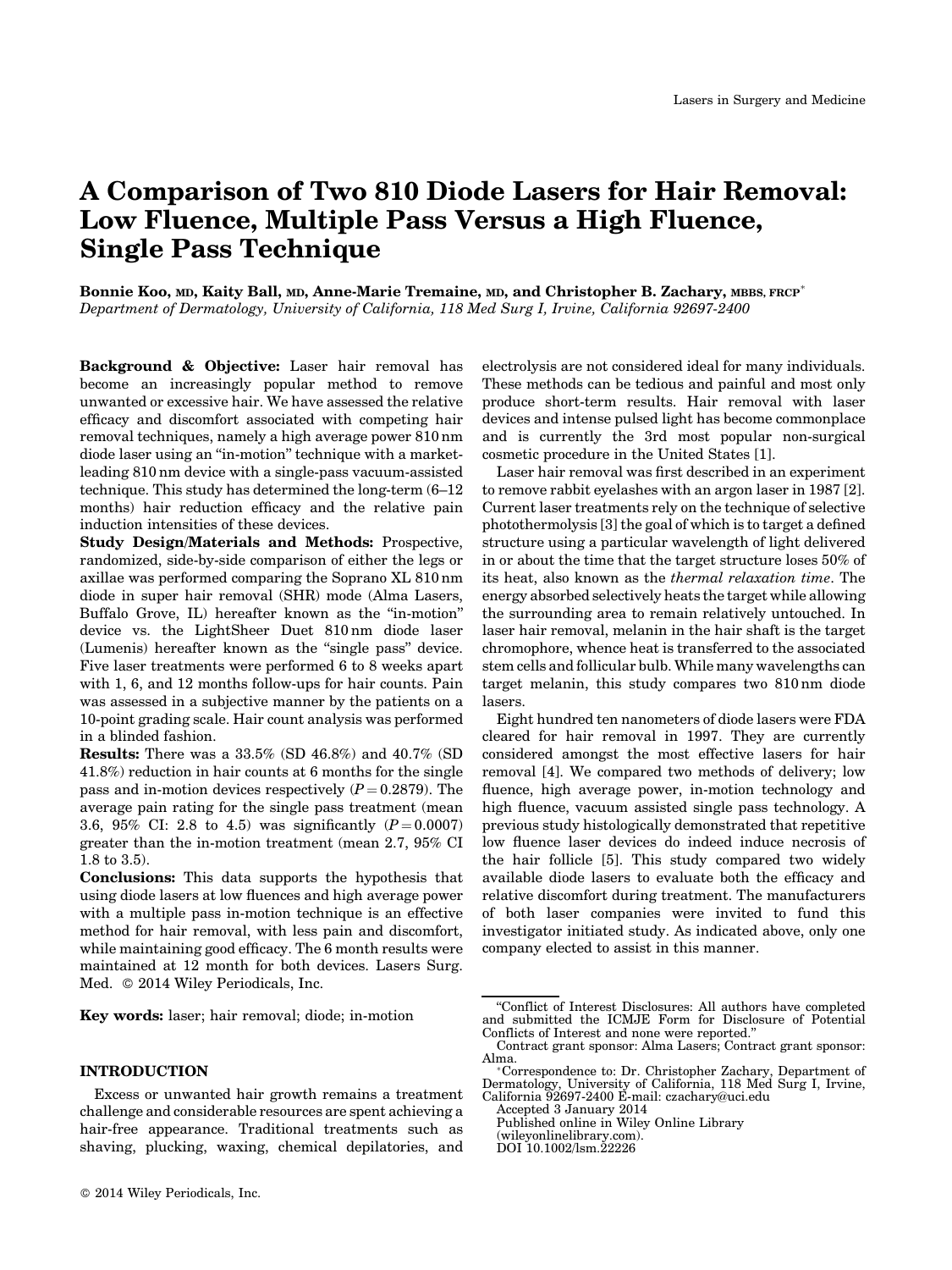#### MATERIALS AND METHODS

# Study Design

This was an investigator initiated, prospective, singlecenter, randomized, side-by-side comparison study. Twenty subjects with Fitzpatrick skin types II-V were enrolled. Each patient was randomized to receive treatment on their axillae or legs. There were 10 subjects in each group. One side (randomly determined) was treated with the inmotion device (low fluence, high repetition rage, 810 nm). Fluences ranged from 6 to  $12 \text{ J/cm}^2$  with a 20 milliseconds pulse duration. Areas of  $100 \text{ cm}^2$  were treated with multiple passes until reaching a cumulative energy dose between 6 and 10 kJ. The other side was treated with the single pass (high fluence, vacuum assist) device. Fluences ranged from 6 to  $12 \text{ J/cm}^2$  with pulse durations between 30 and 70 milliseconds. Each treatment was conducted with low or medium vacuum assist. Each subject received five treatments 6 to 8 weeks apart. All treatments were performed without any pre-treatment anesthesia or cooling. Each treatment was conducted with equal fluences for both devices, starting with lower fluences and titrating higher depending on the clinical response. There were three follow-up visits at 1, 6, and 12 months post-last laser treatment. Pre-treatment and follow-up photographs were taken as well as a brief satisfaction questionnaire at each follow-up visit. This study was approved by the UC Irvine Institutional Review Board (HS# 2010–7704).

All subjects were female and aged between 23 and 57 at the time of screening (Table 1–Demographics). Subjects were all in good general health with no known photosensitivity, no history of keloid or hypertrophic scarring, and had no skin conditions in the treated area that could affect assessments. In addition, pregnant women were excluded. Only shaving in the treatment area was allowed; waxing or other forms of hair removal were prohibited. Tanning was also prohibited during the study treatment period.

Hair counts were made in a pre-determined  $2 \text{ cm} \times 1.5$ cm area. A single observer who was blinded to treatment modality conducted all hair counts.

TABLE 1. Demographics: A comparison of low fluence, multiple pass 810 nm diode laser hair removal vs. standard single pulse technique

| Characteristics           | Value         |
|---------------------------|---------------|
| Age                       | $23-57$ years |
| Fitzpatrick skin type     |               |
| H                         | 4             |
| Ш                         | 6             |
| IV                        | 8             |
| v                         | 2             |
| Race, $n$ $(\%)$          |               |
| Caucasian                 | 10(50)        |
| Asian or Pacific Islander | 3(15)         |
| Hispanic                  | 7(35)         |

# follow-up study visits, patients were asked about their level of satisfaction with their treatment (excellent, very good, good, fair, poor). Adverse events were also noted at each visit.

#### Statistical Analysis

This was a two-arm randomized trial to compare the efficacy of the in-motion versus the single pass lasers for removal of hair on the legs or axillae. The primary efficacy endpoint was the percentage of hair reduction at 6 months relative to baseline. Secondary analyses of the primary endpoint include hair reduction at 1 month and 12 months and assessment of change between 6 month and 12 months. The analysis of primary efficacy, difference between treatments, is based on the t-test at level 0.05 and similarly for the secondary analyses comparing treatments at 1 and 12 months. Point estimates along with 95% confidence intervals (CIs) of percent reduction are presented. The comparison between 6 and 12 months is based on a linear mixed model (LMM) where a feasible compound symmetry covariance structure (or correlation) among repeated measurements were used. As summarized in the Results Section, to obtain a more precise estimate of the amount of hair reduction at 6 and 12 months we averaged over the treatments using a linear mixed effects model without interaction between treatment and time. The secondary is outcome is pain rating (scale 0 to 10) at five treatment sessions, about 1 month between sessions. Analysis of the repeated measurements of pain rating was similarly based on a LMM. Analyses were performed in SAS version 9.3.

#### RESULTS

All 20 subjects completed five treatments. All subjects completed their 1-month follow-up visit. Eighteen subjects completed both their 6 month and 12 month follow-up visits.



Fig. 1. Photo of burn following treatment with the single pass device.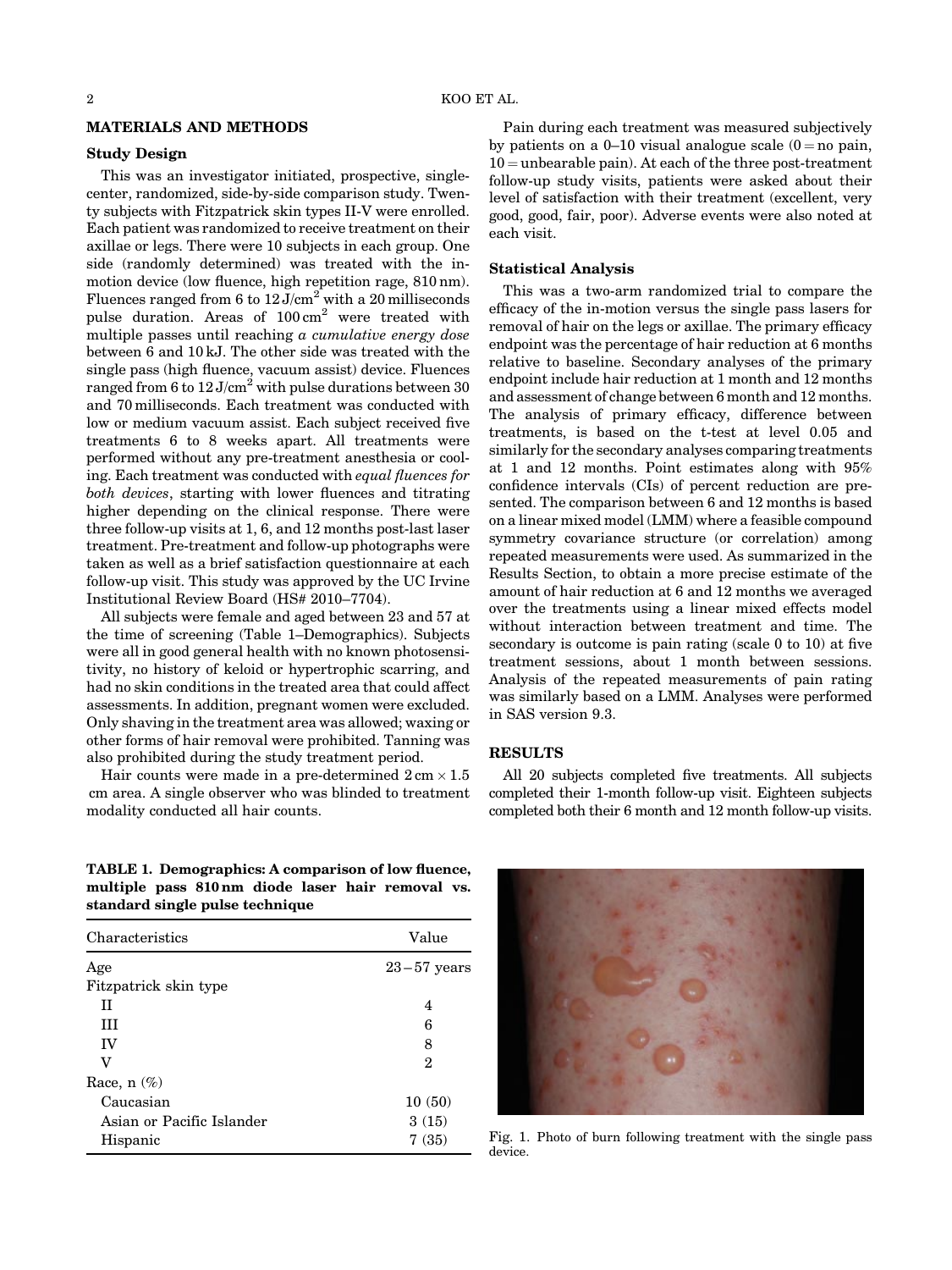There were no unexpected adverse events. There was one burn with blistering associated with the single pass device which resolved completely after 3–4 weeks with no permanent sequelae (Fig. 1). This subject was treated with fluocinonide 0.05% cream twice daily for 1 week. Of note there were 10 instances where a superficial "stamping pattern" in the shape of the output guide was visible after treatment with the single pass device. In all instances this completely resolved without any residual pigmentary changes in three to 4 weeks.

Representative photographs of a study subject at baseline, 1 month, 6 month, and 1 year follow-up visits are show in Figure 2.



Fig. 2. Representative photographs of a study subject's axilla at (A) baseline, (B) 1-month, and (C) 12-month follow-up visits. Fig. 3. Percent reduction in hair from baseline to follow-up.

#### Primary Endpoint: Hair Reduction

Determination of the difference in efficacy between the single pass and in-motion device treatments was based on percentage hair reduction at 6 months relative to baseline. Figure 3 shows the percentage of hair reduction by treatment type at 1, 6 and 12 months post-last laser treatment. The average percentage of hair reduction at 6 months relative to baseline for the single pass and inmotion treatment were 33.5% (SD 46.8%) and 40.7% (SD 41.8%), respectively. The difference of 7.2% between treatment types  $(95\% \text{ CI: } -6.7\% \text{ to } 21.1\%)$  was not statistically significant  $(P=0.2879)$ . Results based on a LMM are the same and are not reported.

Secondary analyses of the primary endpoint examine hair reduction at 1 month and 12 months relative to baseline. At 1 month, hair reduction relative to baseline for the single pass and in-motion treatment were 52.7% (SD 32.2%) and 57.6% (SD 34.03%), respectively, and the difference of 5.9% was not statistically significant (95% CI:  $-6.9\%$  to18.7%;  $P = 0.3433$ . At 12 months, 44.7% (SD 43.2%) and 47.5% (SD 38.41%) hair reduction was observed for the single pass and in-motion treatment, respectively. The difference of 2.7% was not statistically significant (95% CI:  $-9.2\%$  to 14.6%;  $P = 0.6339$ ).

# Difference in Hair Reduction at 6 and 12 Months

We examined whether hair reduction at the longer follow-up time of 12 months differed significantly from 6 months. As stated above, to obtain a more precise estimate of the amount of hair reduction between these assessment times, we averaged over the treatments of both devices using a linear mixed effects model. Reduction in hair growth at 6 and 12 months were 36.7% and 46.1%, respectively. The difference of 9.4% was not statistically significant at level 0.05 ( $P = 0.0818$ , 95% CI:  $-20.0\%$  to 1.2%).

#### Secondary Endpoint: Pain Rating

A summary of pain ratings for the five treatment sessions is presented in Figure 4. Overall, the average

Percent hair reduction using single pass versus in-motion device at 1, 6, and 12 months post-treatment

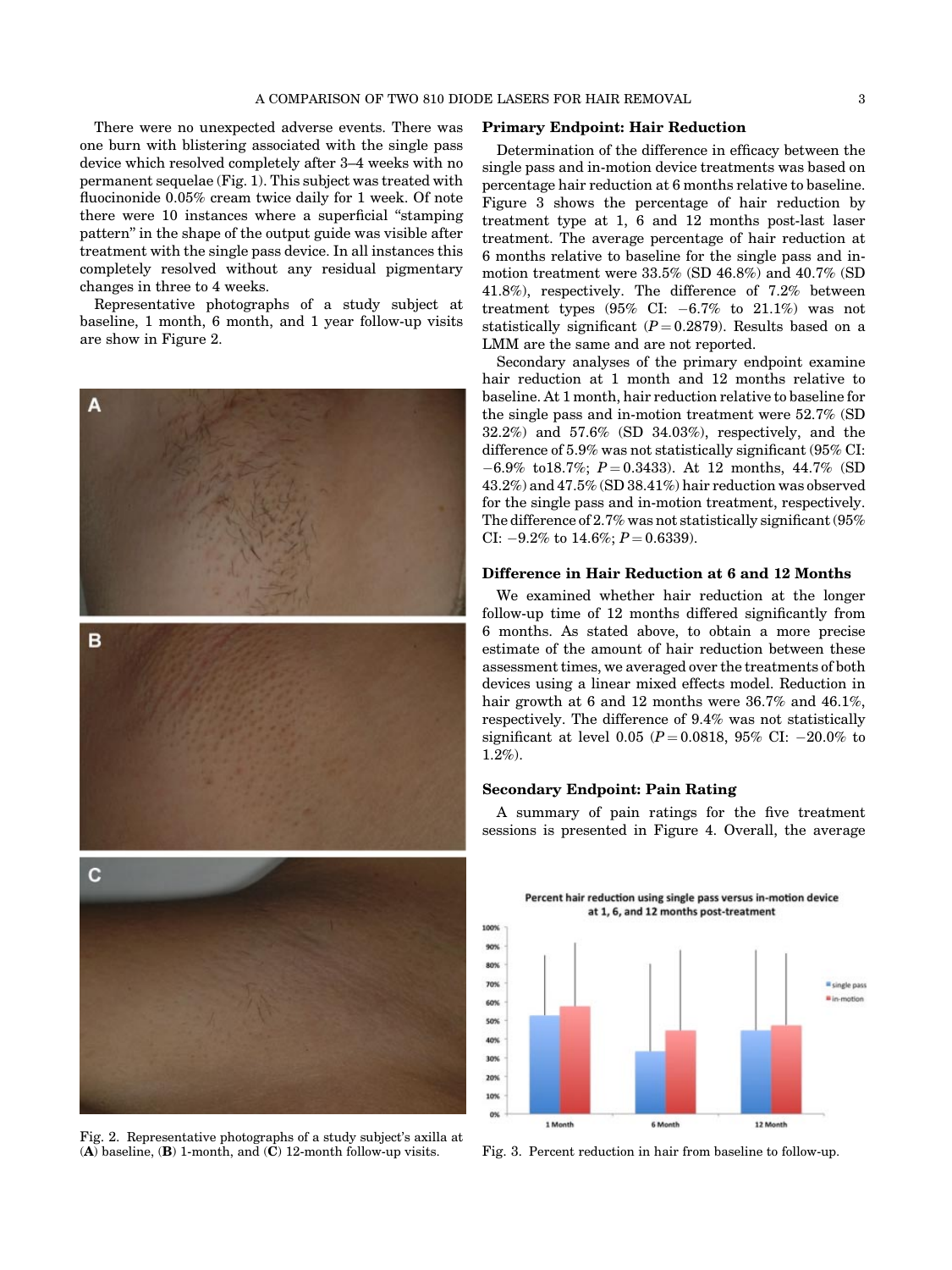

Fig. 4. Pain rating (scale 0 to 10) for each treatment session.

pain rating for the single pass treatment (mean 3.6, 95% CI: 2.8 to 4.5) was significantly  $(P = 0.0007)$  greater than the in-motion treatment (mean 2.7, 95% CI 1.8 to 3.5). Furthermore, the perception of pain became more obvious with increasing fluences during successive treatment sessions, particularly in the single pass technique when compared with the in-motion technique  $(P < 0.0001)$ .

#### Satisfaction Questionnaire

At the one-month follow-up visit, all subjects reported excellent (11) or very good (9) satisfaction with their outcome. At the 6-month follow-up visit, subjects reported excellent (7), very good (5), and good (6). At the 12-month follow-up visit, subjects reported excellent (6), very good (8), good (3), and one fair. Figure 5 summarizes these findings.



Fig. 5. Summary of patient satisfaction at each follow-up visit.

#### DISCUSSION

Laser hair removal has proven to be an effective treatment modality but is not without pain and discomfort. This study sought to determine if a new treatment technique could result in effective hair removal while reducing patient pain and discomfort. This study shows that the multiple pass, low fluence in-motion device is both effective, and somewhat less painful than the traditional high fluence, single pass device.

In darker skinned patients, post-inflammatory pigmentation is also a concern. Earlier studies have shown that use of the in-motion device can be used safely on darker skinned patients without the adverse events such as increased pain, burning, and hypopigmentation [6].

Current methods to reduce patient pain and discomfort generally involve topical anesthetics, which increase total treatment time, might incur an additional cost to the patient, and have been associated with significant morbidity and mortality over the years. This study indicates that the low fluence in-motion technique reduces treatment discomfort and may reduce the need for topical anesthetics. The device can also be used in the traditional high fluence mode for locations where multiple passes can be impractical, such as the upper cutaneous lip. In terms of usability, the in-motion device was judged less elegant, somewhat heavier and less easy to use, and took on average 50% longer than the single pass device. These aspects need to be evaluated by prospective users to determine which type of device would be more appropriate for an individual practice.

Current literature states that diode lasers afford a hair count reduction in the range of 25 to 91% [6,7–14]. Our results were well within this reported range. The 6-month reduction was well maintained or even augmented, though not statistically, at 12 months. The latter was an interesting finding, but one previously reported in a similar study [15].

In summary, the in-motion and single pass 810 nm diode laser techniques studied were found to be equally effective at hair removal. The in-motion technology was found to be statistically less painful than the single pass technology when using equivalent fluences.

# ACKNOWLEDGMENTS

We are grateful to Danh V. Nguyen, PhD and Luis Campos for assistance with the statistical analysis.

#### REFERENCES

- 1. Top 5 Procedures: Surgical & Nonsurgical. 2012. (Accessed March 17, 2013, 2013, at [http://www.surgery.org/sites/de](http://www.surgery.org/sites/default/files/2012-top5.pdf))[fault/files/2012-top5.pdf\)](http://www.surgery.org/sites/default/files/2012-top5.pdf))
- 2. Bartley GB, Bullock JD, Olsen TG, Lutz PD. An experimental study to compare methods of eyelash ablation. Ophthalmology 1987;94:1286–1289.
- 3. Anderson RR, Parrish JA. Selective photothermolysis: Precise microsurgery by selective absorption of pulsed radiation. Science 1983:220:524-527
- 4. Haedersdal M, Wulf HC. Evidence-based review of hair removal using lasers and light sources. J Eur Acad Dermatol Venereol 2006;20:9–20.